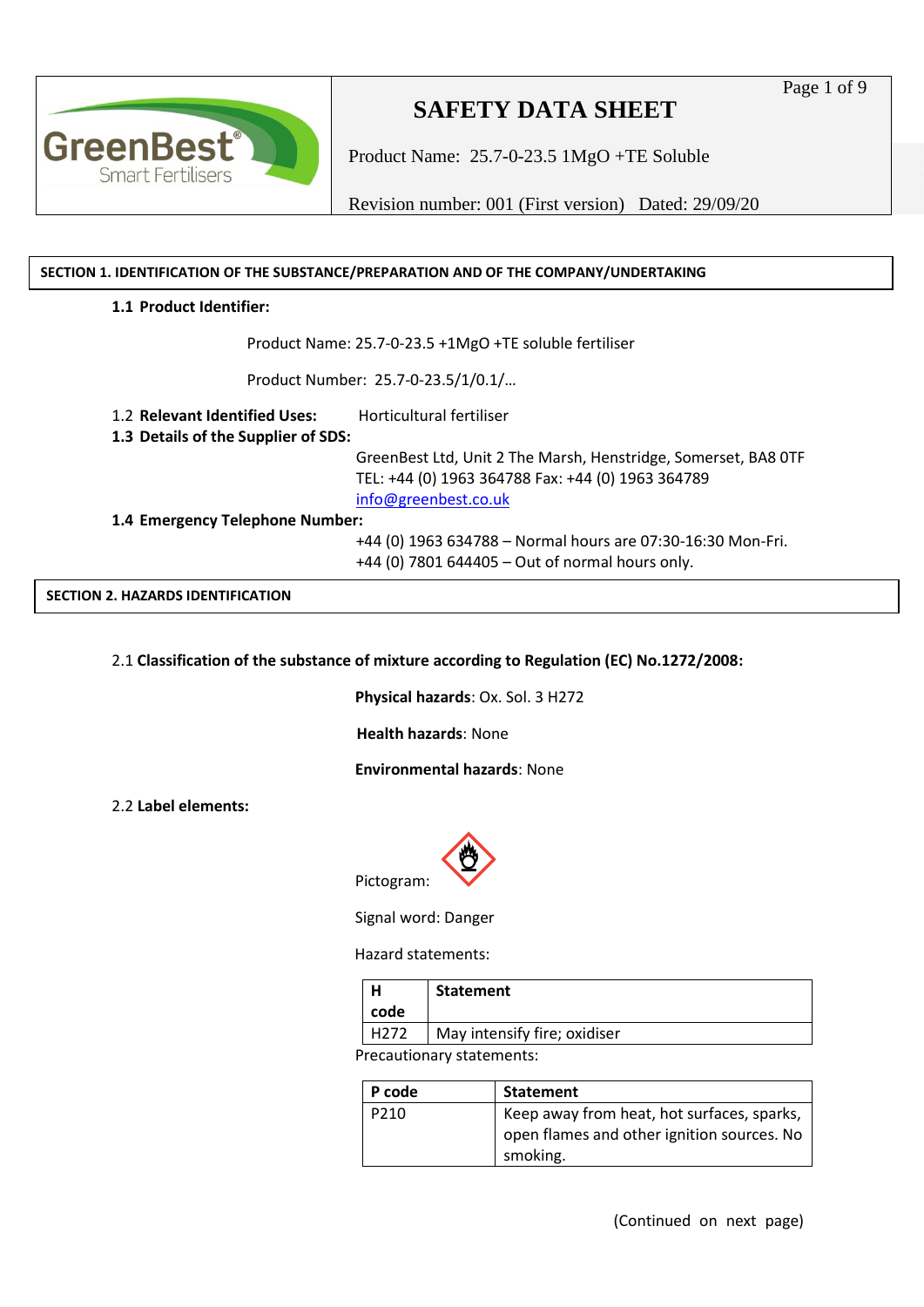

Product Name: 25.7-0-23.5 1MgO +TE Soluble

Revision number: 001 (First version) Dated: 29/09/20

| P <sub>221</sub> | Take any precaution to avoid mixing with |
|------------------|------------------------------------------|
|                  | combustibles/                            |

**2.3 Other hazards:**

This product is not classified as PBT or vPvB according to current EU criteria.

#### **SECTION 3. COMPOSITION/INFORMATION ON INGREDIENTS.**

| Substance         | <b>CAS Number</b> | <b>EC Number</b> | %     | <b>Classification according to</b><br><b>Regulation (EC) No 1278/2008</b><br>(CLP) |
|-------------------|-------------------|------------------|-------|------------------------------------------------------------------------------------|
| Potassium Nitrate | 7757-79-1         | 231-818-8        | 51-52 | Ox. Sol. 3 H272                                                                    |

#### **SECTION 4. FIRST AID MEASURES**

#### **4.1 Description of first aid measures:**

**4.1.1 Inhalation**: Move affected person to fresh air immediately. Keep warm and at rest in a position comfortable for breathing. When breathing is difficult, properly trained personnel may assist affected person by administering oxygen. Take medical advice immediately.

**4.1.2 Skin Contact**: Wash immediately with plenty of soap and water. Remove contaminated clothing and wash thoroughly with detergent before re-use. If irritation persists or worsens seek medical attention.

**4.1.3 Eye Contact**: Irrigate thoroughly with water for 20-30 minutes. Obtain medical attention.

**4.1.4 Ingestion**: Wash out mouth with water if person is concious. Do not induce vomiting. If patient is conscious, give water to drink. Seek medical attention.

#### **4.2 Most important symptoms and effects, both acute and delayed:**

**4.2.1 Inhalation**: Respiratory tract irritation.

**4.2.2 Skin contact**: Skin irritation.

**4.2.3 Eye contact**: Eye irritant. Contact may cause stinging, watering, redness and swelling.

**4.2.4 Ingestion:** Can occur: gastrointestinal disturbance.

#### **4.3 Indication of any immediate medical attention and special treatment needed:**

General information: None under normal use

Page 2 of 9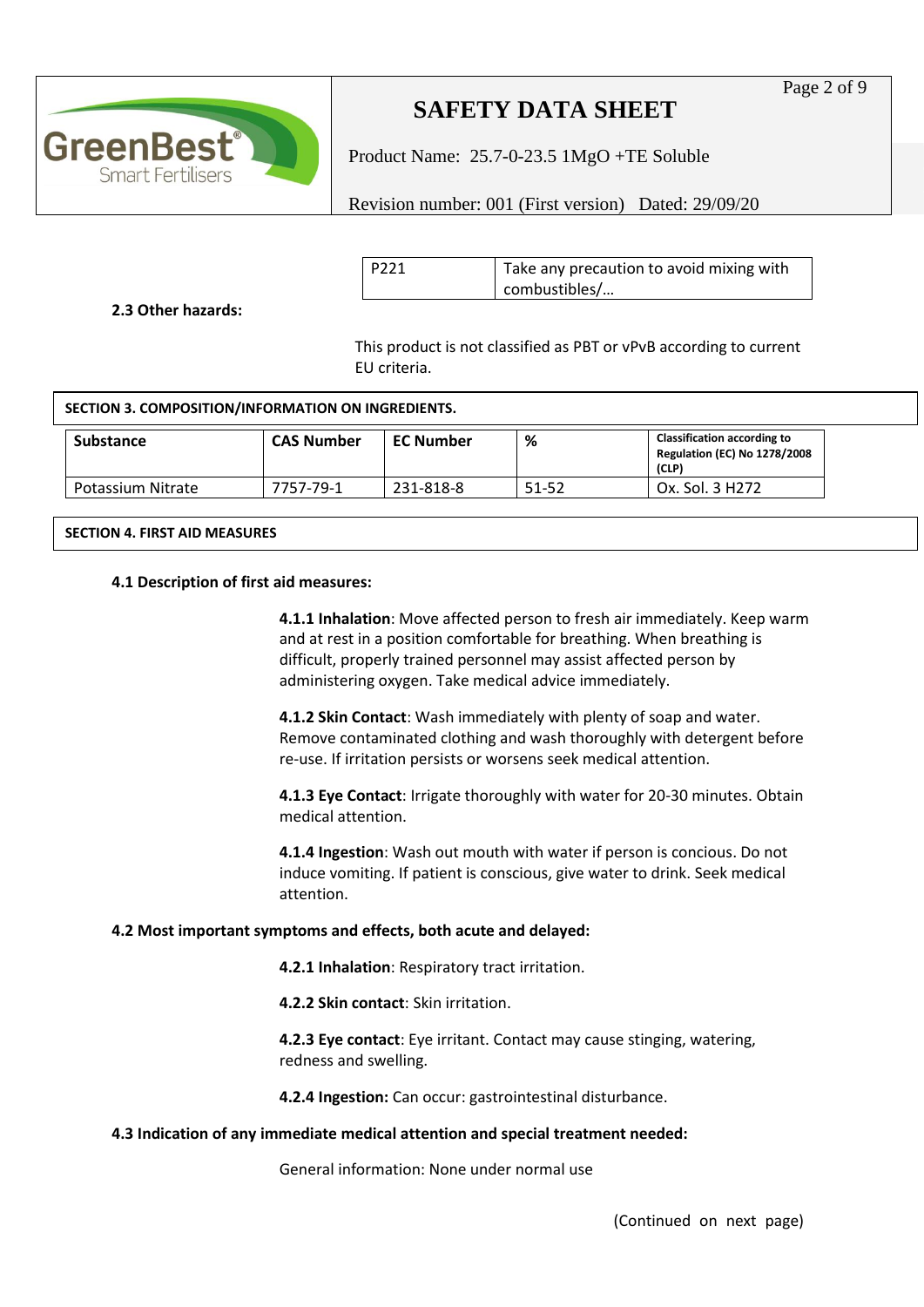

Product Name: 25.7-0-23.5 1MgO +TE Soluble

Revision number: 001 (First version) Dated: 29/09/20

#### **SECTION 5. FIRE-FIGHTING MEASURES**

#### **5.1 Extinguishing media:**

All extinguishing media can be used.

### **5.2 Special hazards arising from the substance or mixture:**

Under normal circumstances the product is stable.

On exposure to high temperature, may decompose releasing toxic gases. Oxidising-reacts with combustible materials and increases combustion even in the presence of air. Poisonous nitrous gases may form in case of fire.

### **5.3 Advice for firefighters:**

Self-contained breathing apparatus and full protective clothing must be worn in case of fire.

Use water spray to cool unopened containers, Prevent run-off from fire control or dilution from entering streams, sewers or drinking water supply.

#### **SECTION 6. ACCIDENTAL RELEASE MEASURES**

#### **6.1 Personal precautions, protective equipment and emergency procedures:**

Provide adequate ventilation to minimise dust and/or vapour concentrations. Wear suitable protective equipment, including gloves, goggles/face shield, respirator, boots, clothing or apron, as appropriate. Equip clean-up crew with proper protection.

#### **6.2 Environmental precautions:**

Avoid pollution of sewers and watercourses. Notify local authorities if product enters sewers or public waters.

#### **6.3 Methods and material for containment and cleaning up:**

Contain and sweep up spillages. Place unusable material in clearly labelled containers or plastic bags for disposal. Wet residues are slippery, wash floors to remove all traces.

#### **SECTION 7. HANDLING AND STORAGE**

#### **7.1 Precautions for safe handling:**

Avoid spilling. Avoid contact with skin and eyes. Use mechanical ventilation if there is a risk of handling causing formation of airborne dust. Avoid inhalation of dust. Wash hands thoroughly after handling. Wear suitable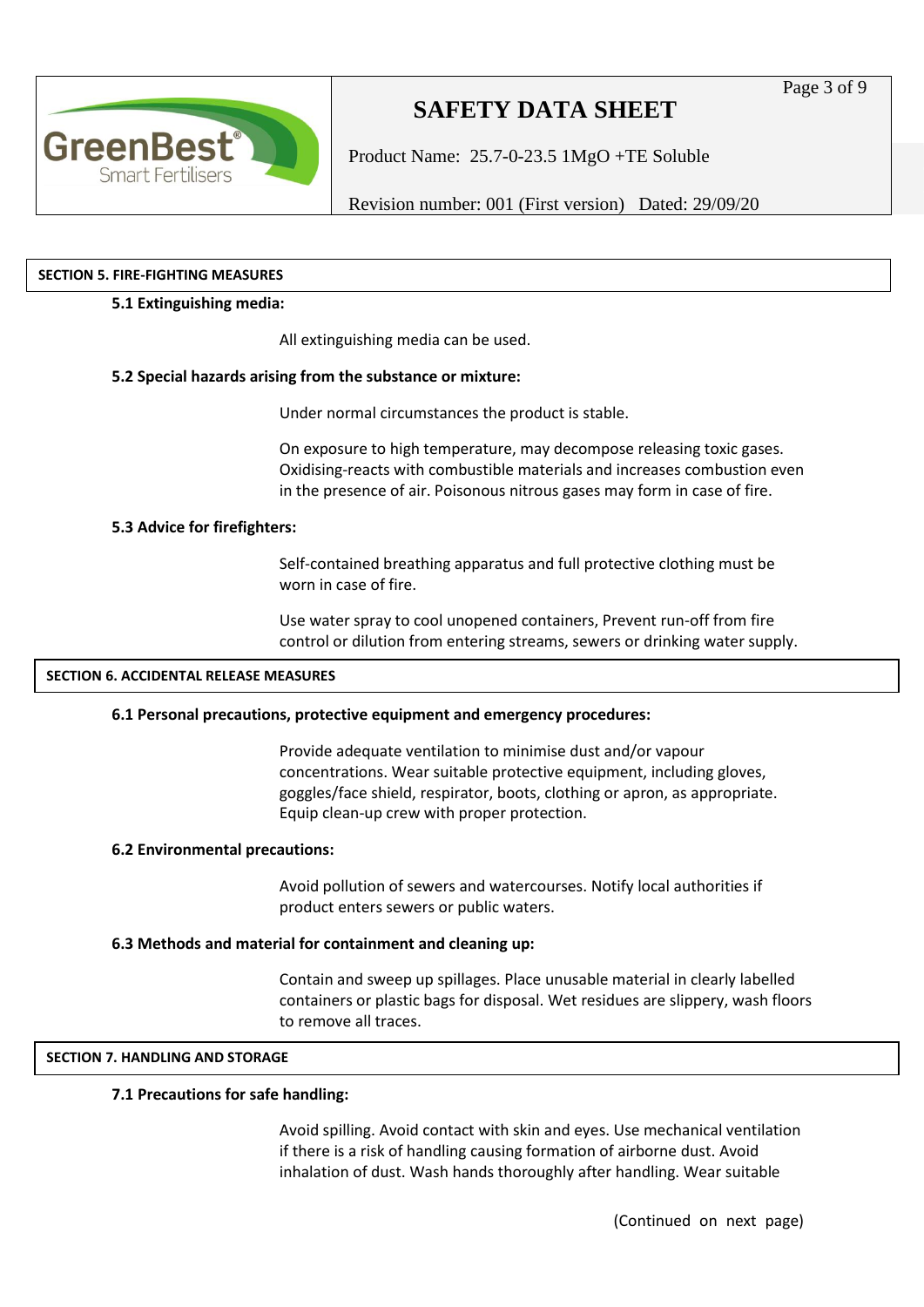# **GreenBest Smart Fertilisers**

# **SAFETY DATA SHEET**

Product Name: 25.7-0-23.5 1MgO +TE Soluble

Revision number: 001 (First version) Dated: 29/09/20

protective equipment for prolonged exposure and/or high concentrations of vapours, spray or mist. Always obey safety warnings and handle empty packaging material as if they were full. Keep away from sources of ignition. Keep away from heat and direct sunlight.

When using do not eat, drink or smoke. Wash hands and other exposed areas with mild soap and water before eating, drinking or smoking, and when leaving work. Remove contaminated clothing and shoes.

## **7.2 Conditions for safe storage, including any incompatibilities:**

Keep dry. Packs should be stored closed to avoid moisture ingress. Avoid prolonged contact with metals. Do not use food containers for storage due to risk of mistake. Keep away from combustible materials, naked flames and heat. Keep away from sources of ignition.

Conditions of collocated storage:

 Storage class 10 - 13 (Other liquids and solids) Only substances of the same storage class should be stored together. Collocated storage with the following substances is prohibited: - Pharmaceuticals, foods, and animal feeds including additives.

- Infectious, radioactive and explosive substances.
- Strongly oxidizing substances of storage class 5.1A.

**7.3 Specific end uses:** For use only as a horticultural fertiliser. **SECTION 8. EXPOSURE CONTROLS/PERSONAL PROTECTION**

## **8.1 Control parameters:**

N/A

## **8.2 Exposure Controls:**

| Protective<br>equipment | Dust mask with minimum protection factor of 10 with HSE<br>type approval |
|-------------------------|--------------------------------------------------------------------------|
|                         | Nitrile gloves may be worn for personal hygiene purposes                 |
|                         | Wear coverall and rubber boots when dealing with bulk<br>spillages       |
|                         | Face shield (BS2092G1) if handling dust                                  |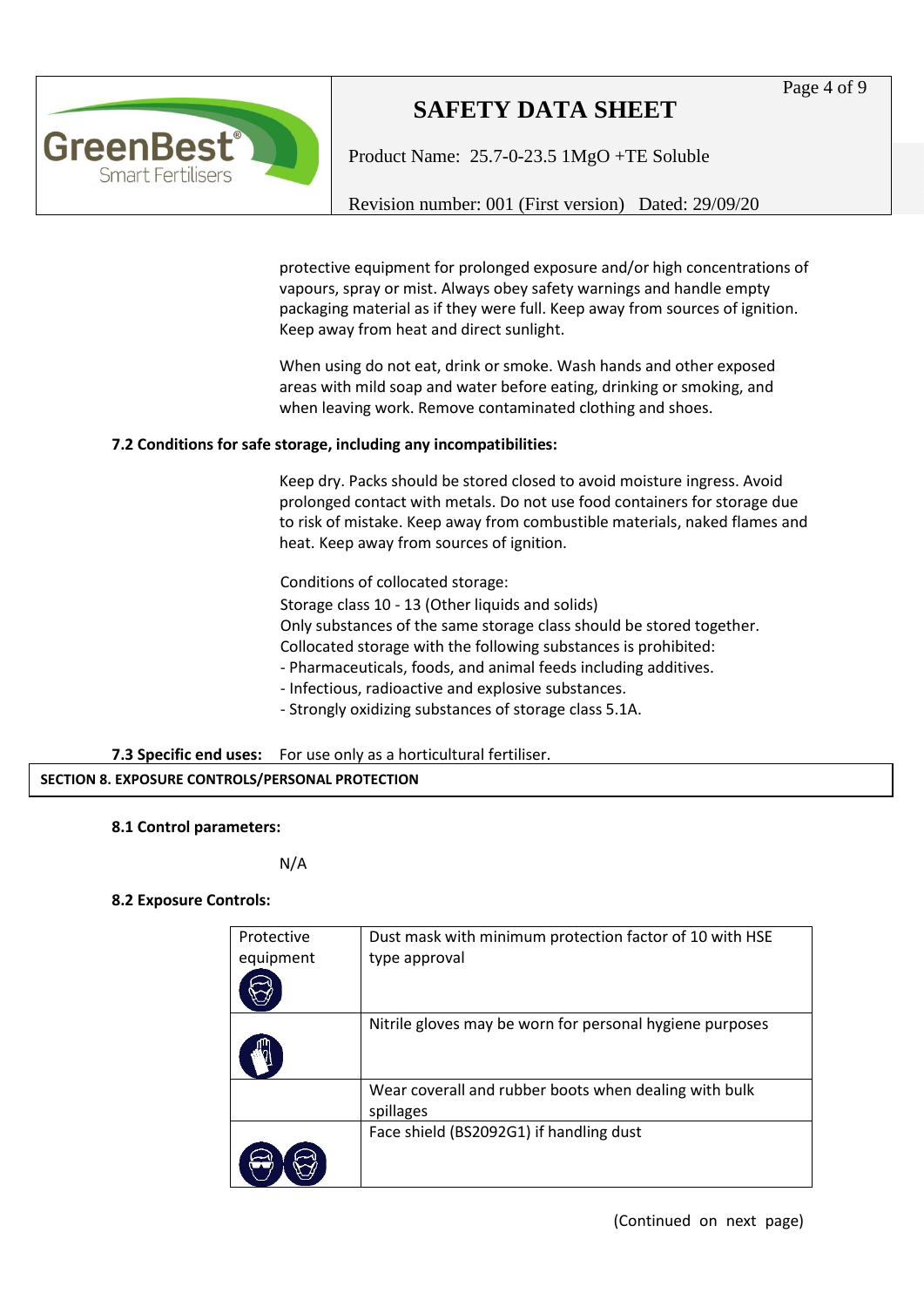

Product Name: 25.7-0-23.5 1MgO +TE Soluble

Revision number: 001 (First version) Dated: 29/09/20

| Appropriate     | Provide adequate ventilation                                              |
|-----------------|---------------------------------------------------------------------------|
| Engineering     | Avoid inhalation of dust                                                  |
| controls        | Observe any occupational exposure limits for the product                  |
|                 | Mechanical ventilation or local exhaust ventilation may be                |
|                 | required                                                                  |
| Eye/face        | Wear tight-fitting chemical splash goggles or face shield                 |
| protection      | Personal protective equipment for eye and face protection                 |
|                 | should comply with European Standard EN166                                |
| Hand            | Chemical resistant, impervious gloves complying with an                   |
| protection      | approved standard should be worn if a risk assessment                     |
|                 | indicates skin contact is possible. To protect hands from                 |
|                 | chemicals gloves should comply with European Standard                     |
|                 | EN374. The most suitable glove should be chosen in                        |
|                 | consultation with the glove supplier/manufacturer, who can                |
|                 | provide information about the breakthrough time of the glove              |
|                 | material.                                                                 |
|                 |                                                                           |
|                 |                                                                           |
| Other skin and  | Provide eyewash station and safety shower. Wear appropriate               |
| body protection | clothing to prevent skin contact                                          |
| Hygiene         | Do not smoke in work area. Wash hands at the end of each                  |
| measures        | work shift and before eating, smoking and using the toilet.               |
|                 | Wash promptly if skin becomes contaminated. Promptly                      |
|                 | remove any clothing that becomes contaminated. When using                 |
|                 | do not eat, drink or smoke                                                |
| Respiratory     | Respiratory protection must be used if the airborne                       |
| protection      | contamination exceeds the recommended exposure limit. If                  |
|                 | ventilation is inadequate, suitable respiratory protection must           |
|                 | be worn. Wear a respirator fitted with the following cartridge:           |
|                 | Particulate filter, type P2. Particulate filters should comply            |
|                 | with European Standard EN143. Disposable filtering half-mask              |
|                 | respirators should comply with European Standard EN149 or<br><b>EN405</b> |

## **SECTION 9. PHYSICAL AND CHEMICAL PROPERTIES**

| Physical state                      | Granular         |
|-------------------------------------|------------------|
| Colour                              | Multicolour      |
| Odour                               | Product specific |
| Odour threshold                     | Not applicable   |
| pH value                            | N/A              |
| Initial melting point $(^{\circ}C)$ | N/A              |
| Initial boiling point and           | N/A              |
| boiling range(°C)                   |                  |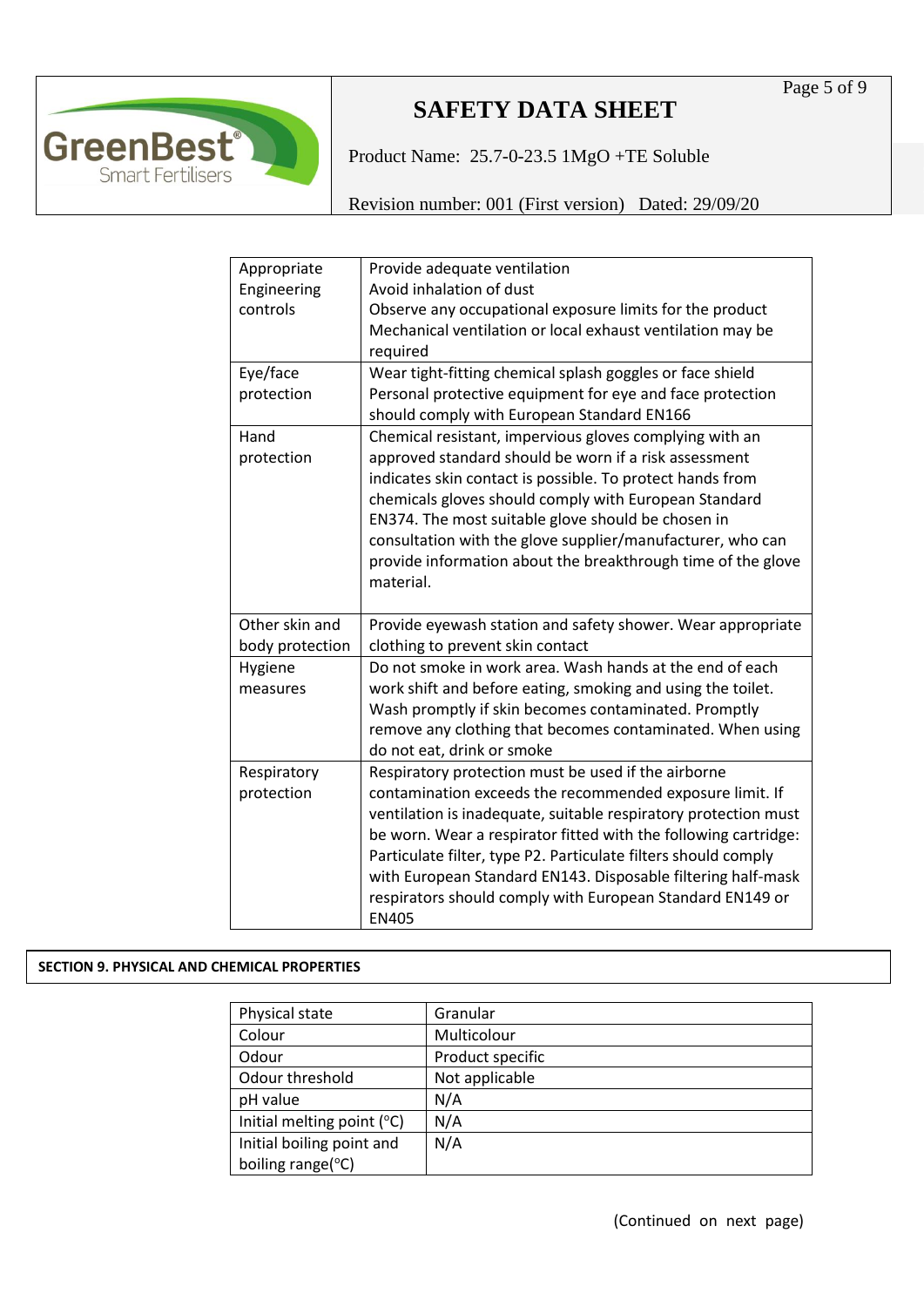

Product Name: 25.7-0-23.5 1MgO +TE Soluble

Revision number: 001 (First version) Dated: 29/09/20

| Flash point                  | No data available                               |
|------------------------------|-------------------------------------------------|
| Flammability(solid)          | Product is non-flammable but may intensify fire |
| Ignition temperature(°C)     | N/A                                             |
| Decomposition                | N/A                                             |
| temperature(°C)              |                                                 |
| Self-flammability(°C)        | Product is not self-igniting                    |
| Danger of explosion(°C)      | Not explosive                                   |
| Vapour pressure              | N/A                                             |
| <b>Bulk density</b>          | N/A                                             |
| Vapour density               | N/A                                             |
| Evaporation rate             | N/A                                             |
| Solubility in/miscibility    | N/A                                             |
| with water at $20^{\circ}$ C |                                                 |
| Partition coefficient(n-     | N/A                                             |
| octanol/water)               |                                                 |
| Viscosity dynamic at 20      | N/A                                             |
| °C                           |                                                 |

### **SECTION 10.STABILITY AND REACTIVITY**

#### **10.1 Reactivity**:

Stable product under recommended storage and handling conditions. Can act as an oxidiser in fire

#### **10.2 Chemical stability:**

Stable product under recommended storage and handling conditions.

#### **10.3 Possible hazardous reactions:**

Contains Potassium Nitrate which can act as an oxidiser in fire.

#### **10.4 Conditions to avoid:**

Contact with combustible material may cause fire.

#### **10.5 Incompatible materials:**

Flammable materials.

Combustibles.

Reducing agent.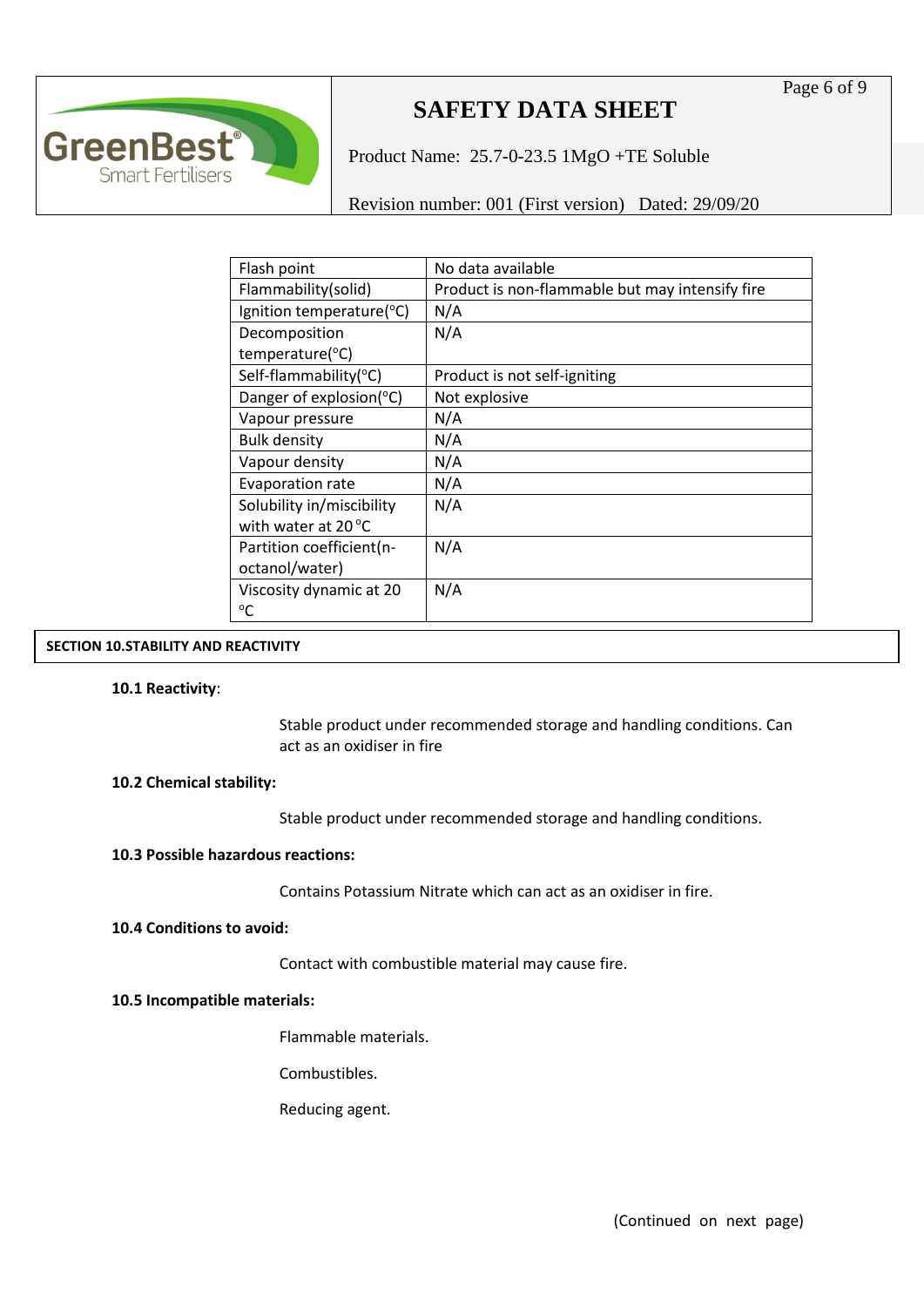

Product Name: 25.7-0-23.5 1MgO +TE Soluble

Revision number: 001 (First version) Dated: 29/09/20

#### **10.6 Hazardous decomposition products:**

On exposure to high temperature products may decompose releasing toxic gases.

#### **SECTION 11. TOXICOLOGICAL INFORMATION**

#### **11.1 Information on toxicological effects:**

| Acute toxicity            | Based on available data the classification criteria are not met |
|---------------------------|-----------------------------------------------------------------|
| Skin corrosion/irritation | Based on available data the classification criteria are not met |
| Serious eye               | Based on available data the classification criteria are not met |
| damage/irritation         |                                                                 |
| Respiratory or skin       | Based on available data the classification criteria are not met |
| sensitisation             |                                                                 |
| Germ cell mutagenicity    | Based on available data the classification criteria are not met |
| Carcino genicity          | Based on available data the classification criteria are not met |
| Reproductive toxicity     | Based on available data the classification criteria are not met |
| STOT-single exposure      | Based on available data the classification criteria are not met |
| STOT-repeated             | Based on available data the classification criteria are not met |
| exposure                  |                                                                 |
| Aspiration hazard         | Not applicable                                                  |
| Inhalation                | Prolonged inhalation of high concentrations may damage          |
|                           | respiratory system                                              |
| Ingestion                 | May cause discomfort if swallowed                               |
| Likely routes of          | Contact with skin and eyes. Inhalation of dust                  |
| exposure                  |                                                                 |
|                           |                                                                 |

#### **SECTION 12. ECOLOGICAL INFORMATION**

#### **12.1 Toxicity:**

May release ammonium ions that are toxic to fish. Unionized ammonia concentrations > 0.02 mg/l are considered toxic in fresh water. May release phosphates which will result in algae growth, increased turbidity, and depleted oxygen. At extremely high concentrations, this may be hazardous to fish or other marine organisms. Release to watercourses may cause effects downstream.

#### **12.2 Persistence and degradability:**

Product is biodegradable.

#### **12.3 Bioaccumulative potential:**

Product does not bioaccumulate.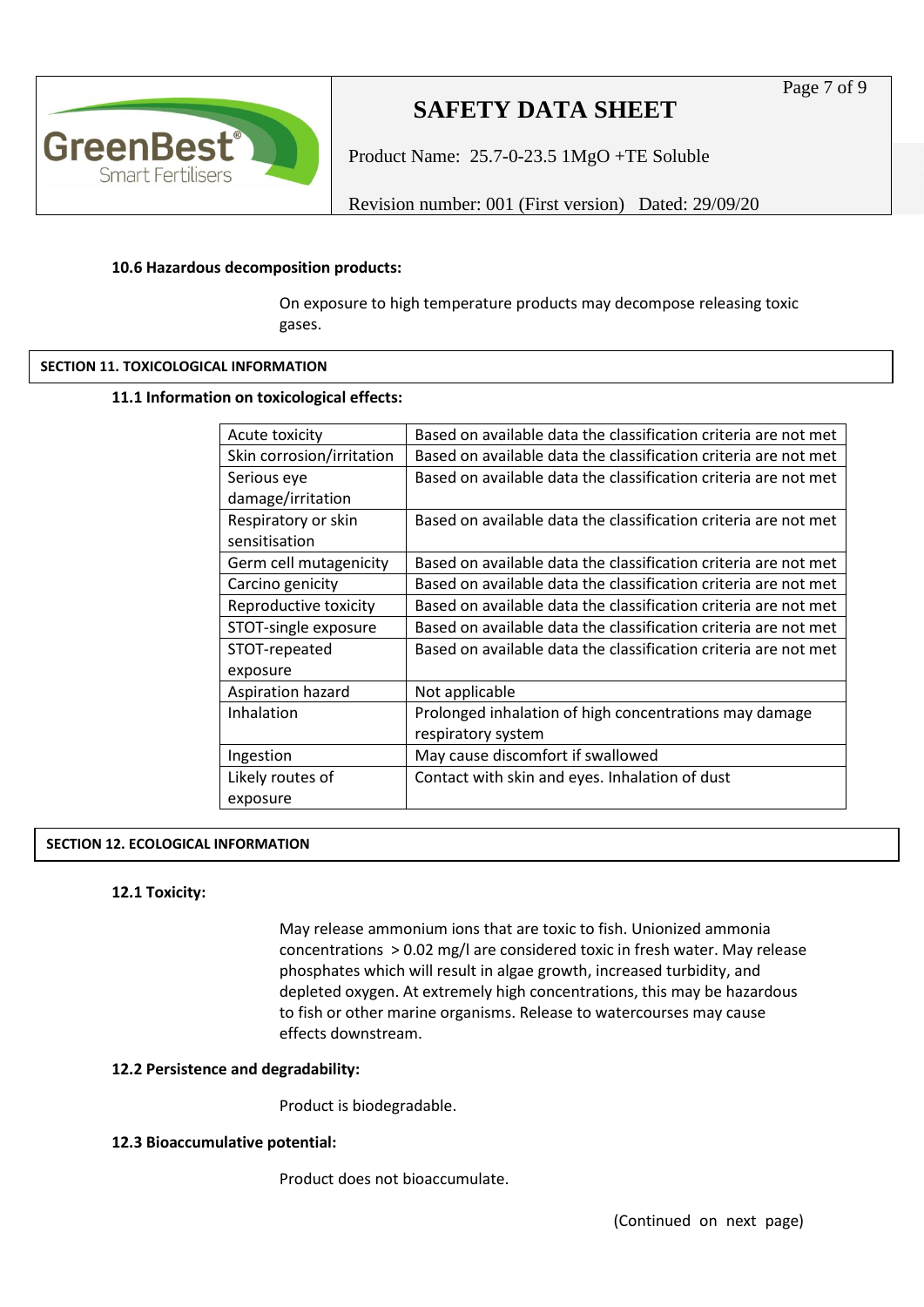Page 8 of 9



# **SAFETY DATA SHEET**

Product Name: 25.7-0-23.5 1MgO +TE Soluble

Revision number: 001 (First version) Dated: 29/09/20

# **12.4 Mobility in soil:**

Not determined

## **12.5 Results of PBT and vPvB assessment:**

Does not fulfil the criteria for classification as PBT or vPvB.

### **12.6 Other adverse effects:**

Nitrate may cause an eutrophication of natural water.

| <u>Nitrate may cause an eutrophication or natural water.</u>                                                                                                                                                                      |  |
|-----------------------------------------------------------------------------------------------------------------------------------------------------------------------------------------------------------------------------------|--|
| <b>SECTION 13. DISPOSAL CONSIDERATION</b>                                                                                                                                                                                         |  |
| Dispose of waste to licensed waste disposal site in accordance with the<br>requirements of the local waste disposal authority. Residues should be<br>taken care of as hazardous waste according to local and national provisions. |  |
| Treat as industrial waste. Empty containers should be taken care of as<br>hazardous waste according to local and national provisions.                                                                                             |  |
| <b>SECTION 14. TRANSPORT INFORMATION</b>                                                                                                                                                                                          |  |
|                                                                                                                                                                                                                                   |  |
| 1486                                                                                                                                                                                                                              |  |
| 14.2 UN proper shipping name:                                                                                                                                                                                                     |  |
| Potassium Nitrate (UN 1486 POTASSIUM NITRATE, 5.1, III, (E)                                                                                                                                                                       |  |
| 14.3 Transport hazard class(es):                                                                                                                                                                                                  |  |
| 5.1                                                                                                                                                                                                                               |  |
|                                                                                                                                                                                                                                   |  |

III

**14.5 Environmental hazards:** 

None

## **14.6 Special precaution for user:**

N/A